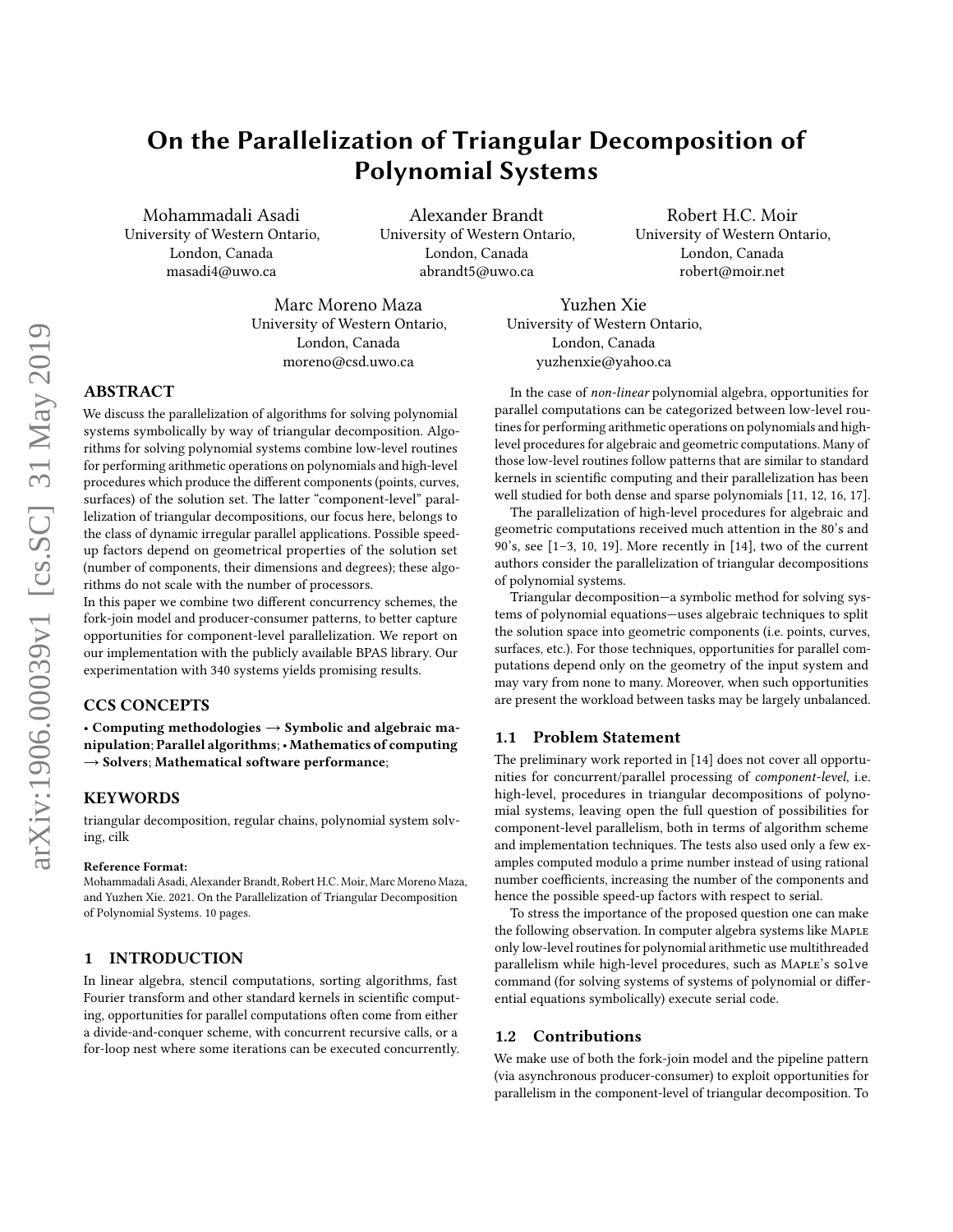our knowledge, this is the first time that the producer-consumer model is used in a high-level algorithm in symbol computation.

Triangular decompositions have two important features: the necessity of removing redundant (that is, superfluous) components and the possibility of avoiding the computation of degenerate components. These features lead to different algorithm variants that we call Level vs. Bubble (two different strategies for removing redundant components), and Lazard-Wu vs. Kalkbrener decompositions (that is whether or not degenerate components may be ignored).

These different algorithm variants combined with three degrees of parallelism granularity (fine-grained, coarse-grained, and serial) lead to 12 different configurations of our implementation. The parallelism in our implementation is achieved using the standard C++11 thread support library as well as the Cilk extension of C/C++.

We test the various configurations of our implementation by considering a suite of approximately 3000 real-world polynomial systems. These systems, provided by MapleSoft (the company developing MAPLE), come from a combination of actual user data, bug reports, and the scientific literature. We have obtained speedup factors up to 8 on a 12-core machine. We highlight that the underlying polynomial arithmetic is performed serially since we focus on component-level parallelization of triangular decomposition. Among these configurations we find that the Bubble variant admits more parallelism than the Level variant while solving in the Kalkbrener sense admits more parallelism than solving in the Lazard-Wu sense. By this, we mean that Bubble and Kalkbrener benefit from parallelism more often and to a higher a degree.

#### 1.3 Structure of the Paper

Following a presentation of the mathematical background for triangular decomposition in Section [2,](#page-1-0) Section [3](#page-3-0) reviews the main features of triangular decomposition computations. Section [4](#page-4-0) discusses opportunities for concurrent execution in these computations. Section [5](#page-6-0) reports on their implementation, and Section [6](#page-7-0) presents our experimentation. Section [7](#page-8-0) highlights directions for future work.

# <span id="page-1-0"></span>2 ALGEBRAIC BACKGROUND

Section [2.3](#page-2-0) focuses on a celebrated algebraic construction by which computations can split when solving polynomial systems, thus bringing opportunities for parallel computations, though not necessarily balanced in terms of workload. This construction, called the D5 Principle after its authors [\[9\]](#page-9-10) relies on the well-known Chinese remainder theorem, reviewed in Section [2.2.](#page-2-1)

#### <span id="page-1-4"></span>2.1 Solving polynomial systems incrementally

An informal sketch of the top-level procedure considered in this paper is given by Algorithm [1,](#page-1-1) while a more formal version is stated as Algorithm [2.](#page-3-1) For a finite set  $F$  of polynomial equations, the function SolveSystemIncrementally( $F$ ) returns the common solutions of the members of F described as a finite set of components  $T_1, \ldots, T_e$ . By a component, we mean a set of polynomial equations with remarkable algebraic properties; see Section [3](#page-3-0) for more details. Algorithm [1](#page-1-1) proceeds by incrementally solving one equation after another against each component produced by the previously solved equations. The core routine is SolveOneEquation( $p, T$ ) which solves

the polynomial equation  $p$  against the component  $T$ , that is, finding the solutions of  $p$  that are also solutions of  $T$ .

<span id="page-1-1"></span>

| <b>Algorithm 1:</b> SolveSystemIncrementally $(F)$                                                                      |
|-------------------------------------------------------------------------------------------------------------------------|
| <b>Input:</b> a finite set $F$ of polynomial equations                                                                  |
| <b>Output:</b> a set of components such that their union is the                                                         |
| solution set of $F$                                                                                                     |
| <b>if</b> $ F  == 0$ then return $[\{\}]$ ;                                                                             |
| Choose a polynomial $p \in F$ ;                                                                                         |
| <b>for</b> T in SolveSystemIncrementally( $F \setminus \{p\}$ ) <b>do</b><br><b>L</b> yield SolveOneEquation( $p, T$ ); |
|                                                                                                                         |

<span id="page-1-2"></span>Example 2.1. Consider the polynomial system:

|  | $\begin{cases}\n f_1: & x^3 - 3x^2 + 2x = 0 \\  f_2: & 2yx^2 - x^2 - 3yx + x = 0 \\  f_3: & zx^2 - zx = 0\n\end{cases}$ |
|--|-------------------------------------------------------------------------------------------------------------------------|
|  | $\ldots$ Figure 1: $(f - \alpha)$ and 1: $(f + \alpha)$ and                                                             |

Calling SolveOneEquation( $f_1, \emptyset$ ) yields  $\{f_1\}$  since  $f_1$  is "simple enough" to define a component on its own namely the points enough" to define a component on its own, namely the points  $(x, y, z)$  satisfying  $x^3 - 3x^2 + 2x = 0$ .<br>Consider now the call SolveOneEe

Consider now the call SolveOneEquation( $f_2$ , { $f_1$ }). Note that  $f_1$ and  $f_2$  rewrite respectively as  $x(x - 1)(x - 2) = 0$  and  $x((2x - 3)y$  $x + 1$  = 0. Clearly  $x = 0$  is a common solution while, for  $x = 1$  and  $x = 2$ , the equation  $f_2$  simply becomes  $y = 0$  and  $y = 1$ , respectively. Therefore, SolveOneEquation( $f_2$ , { $f_1$ }) returns 3 components:

$$
T_1: \left\{ x = 0 \right.\right., \quad T_2: \left\{ y = 0 \right.\right.\right.\left.\left.\begin{array}{c}\n y = 0 \\
 x = 1\n \end{array}\right.\right.\nand  $T_3: \left\{ y = 1 \right.\right.\left.\left.\begin{array}{c}\n y = 1 \\
 x = 2\n \end{array}\right.$
$$

Next, we need to compute SolveOneEquation( $f_3, T_i$ ), for  $1 \le i \le 3$ .<br>We observe that  $f_2$  satisfies both  $T_1$  and  $T_2$  bence the first two calls We observe that  $f_3$  satisfies both  $T_1$  and  $T_2$ , hence the first two calls return  $T_1$  and  $T_2$ . For the third one, we note that  $f_3$  simply becomes  $z = 0$  at  $(y, x) = (1, 2)$ . Finally, SolveSystemIncrementally $(\{f_1, f_2, f_3\})$ returns the following 3 components:

$$
T_1:
$$
 {  $x = 0$  ,  $T_2:$  {  $y = 0$  and  $T_3:$  }  $\begin{cases} z = 0 \\ y = 1 \\ x = 2 \end{cases}$ 

 While the previous example shows an opportunity for parallel computations, namely computing SolveOneEquation( $f_3, T_i$ ), for  $1 \leq i \leq 3$  in parallel, it hides a major difficulty: possible unbalanced work. Here is an illustrative example of this latter fact.

<span id="page-1-3"></span>Example 2.2. Consider the polynomial system:

$$
\begin{cases}\nf_1: (x-1)x = 0 \\
f_2: x(y^n - x) + (x - 1)(y - x) = 0 \\
f_3: (y^{n+1} + 1)z - x = 0\n\end{cases}
$$

where  $n \geq 2$  is integer. Calling SolveOneEquation( $f_1$ , ∅) yields<br> $f_1$ , as in Example 2.1. Now, SolveOneEquation( $f_2$ ,  $f_3$ ) returns  ${f_1}$ , as in Example [2.1.](#page-1-2) Now, SolveOneEquation( $f_2$ ,  ${f_1}$ ) returns 3 components by means of simple calculations not detailed here:

$$
T_1: \left\{\n\begin{array}{c}\n\Sigma_{i=0}^{n-1} y^i = 0 \\
x = 1\n\end{array}\n\right.,\n\quad\nT_2: \left\{\n\begin{array}{c}\ny = 1 \\
x = 1\n\end{array}\n\right.\n\text{ and }\nT_3: \left\{\n\begin{array}{c}\ny = 0 \\
x = 0\n\end{array}\n\right.
$$

Next, we compute SolveOneEquation( $f_3, T_i$ ), for  $1 \le i \le 3$ . Ele-<br>mentary calculations not reported here produce 3 components: mentary calculations not reported here produce 3 components:

$$
T_1: \left\{\begin{array}{c} (y+1)z + x = 0 \\ \sum_{i=0}^{n-1} y^i = 0 \\ x = 1 \end{array}\right., \quad T_2: \left\{\begin{array}{c} 2z + 1 = 0 \\ y = 1 \\ x = 1 \end{array}\right. \text{ and } T_3: \left\{\begin{array}{c} z = 0 \\ y = 0 \\ x = 0 \end{array}\right.
$$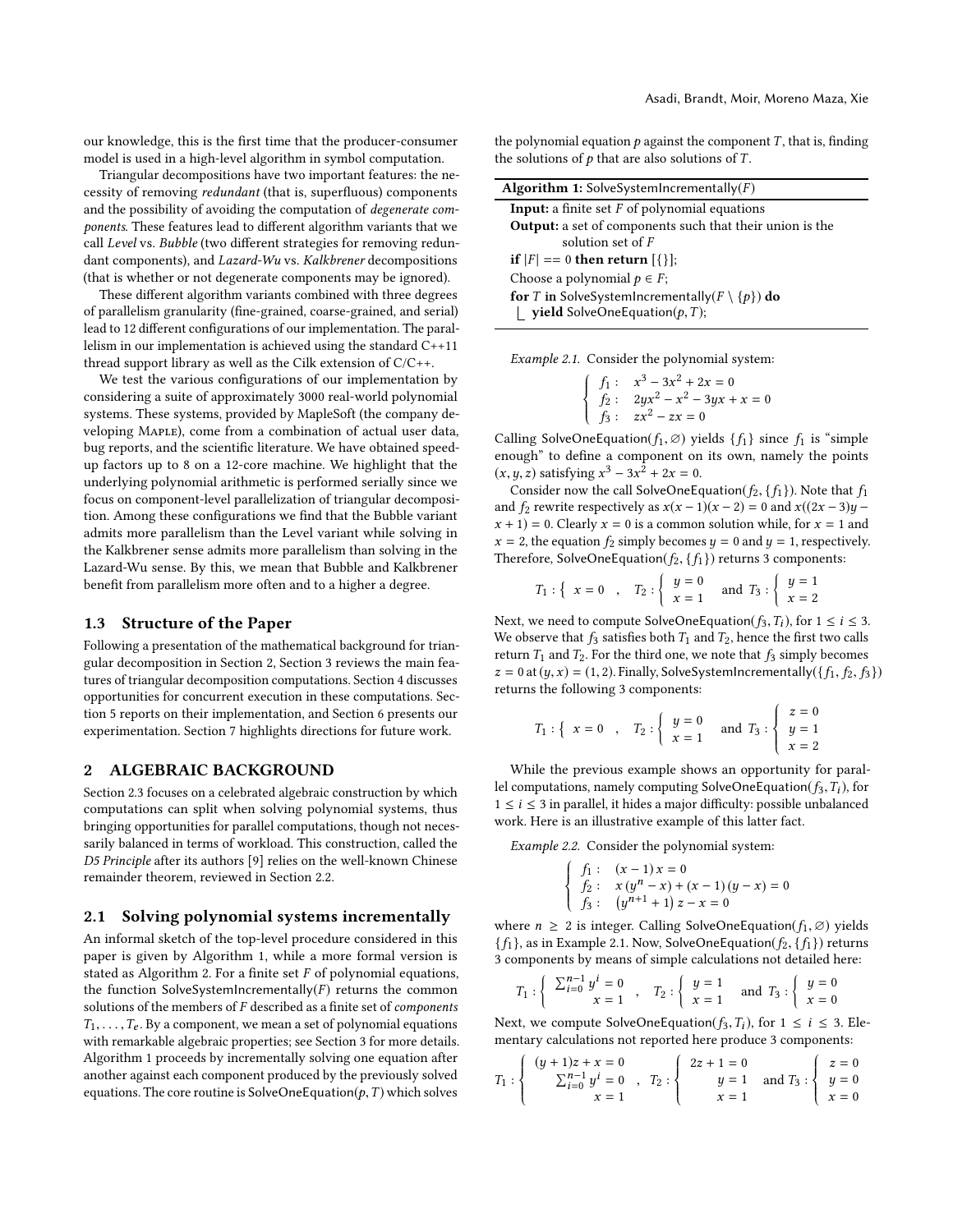On the Parallelization of Triangular Decomposition of Polynomial Systems

One should observe that the first equation in  $T_2$  (resp.  $T_3$ ) is obtained by evaluating  $f_3$  at  $(x, y) = (1, 1)$  (resp.  $(0, 0)$ ), which is a trivial operation, the cost of which can be considered constant. Now, one should notice that the first equation in  $T_1$  is not  $f_3$  itself, but (y +  $1/z + x = 0$ . This simplification requires dividing  $y^{n+1} + 1$  by  $\nabla^{n-1} u^i$  which for n large enough is arbitrarily expensive. As a  $\sum_{i=0}^{n-1} y^i$ , which, for *n* large enough, is arbitrarily expensive. As a result the work load in SolveOneFaustion(f, T.) for  $1 \le i \le 3$  $\Delta_{i=0}$  y, which, for *h* large enough, is abilitally expensive. As a<br>result, the work load in SolveOneEquation( $f_3, T_i$ ), for  $1 \le i \le 3$ ,<br>can be arbitrarily unbalanced can be arbitrarily unbalanced.

Example [2.2](#page-1-3) shows that parallelizing the for-loop in Algorithm [1](#page-1-1) may not bring much benefit. Nevertheless, this does not imply that, for other examples, it should not be attempted. In fact, the call SolveOneEquation( $p, T$ ) itself has various opportunities for concurrency. Combined with that Algorithm [1,](#page-1-1) many practical examples, but not all, may benefit from a careful implementation of concurrency, as explained in Sections [4](#page-4-0) and [5.](#page-6-0)

#### <span id="page-2-1"></span>2.2 The Chinese remainder theorem

One of the most fundamental results in algebra is the Chinese remainder theorem (CRT). Let  $m_1$  and  $m_2$  be two relatively prime numbers, so that there exist integers  $u_1, u_2$  satisfying  $u_1m_1+u_2m_2 =$ 1. The CRT states that the residue class ring  $\mathbb{Z}/(m_1 m_2)$  is *isomorphic* to the *direct product* of the residue class rings  $\mathbb{Z}/m_1$  and  $\mathbb{Z}/m_2$ , denoted as  $\mathbb{Z}/m_1 \otimes \mathbb{Z}/m_2$  $\mathbb{Z}/m_1 \otimes \mathbb{Z}/m_2$  $\mathbb{Z}/m_1 \otimes \mathbb{Z}/m_2$ , which writes:<sup>1</sup>

$$
\mathbb{Z}/(m_1 m_2) \equiv \mathbb{Z}/m_1 \otimes \mathbb{Z}/m_2. \qquad (1)
$$

In the above direct product, elements are pairs of residues  $(r_1, r_2)$ with  $r_i \in \mathbb{Z}/m_i$  and operations (addition, subtraction, multiplication) are performed component-wise. That is,  $(r_1, r_2) + (s_1, s_2) =$  $(r_1 + s_1, r_2 + s_2)$  and  $(r_1, r_2) \times (s_1, s_2) = (r_1 \times s_1, r_2 \times s_2)$  both hold for all  $r_i$ ,  $s_i \in \mathbb{Z}/m_i$ , for  $1 \le i \le 2$ . The isomorphism stated in Equation (1) is a one-to-one man  $\Phi$  by which [\(1\)](#page-2-3) is a one-to-one map  $\Phi$  by which:

- (1) the image of  $r \in \mathbb{Z}/(m_1 m_2)$  is  $(r \mod m_1, r \mod m_2)$ ,
- (2) the preimage of  $(r_1, r_2) \in \mathbb{Z}/m_1 \otimes \mathbb{Z}/m_2$  is  $(r_1m_1u_1 + r_2m_2u_2)$ mod  $m_1 m_2$ , and
- (3) the image of a sum (resp. product) is the sum (resp. product) of the images, that is,  $\Phi(r + s) = \Phi(r) + \Phi(s)$  and  $\Phi(r \times s) =$  $\Phi(r) \times \Phi(s)$ .

These properties imply that

- (1) any computation (i.e. combination of additions, subtractions, multiplications) in  $\mathbb{Z}/(m_1 m_2)$  can be transported to  $\mathbb{Z}/m_1 \otimes$  $\mathbb{Z}/m_2$ , where
- (2) computations split into two "independent coordinates", one in  $\mathbb{Z}/m_1$  and one in  $\mathbb{Z}/m_2$ , which can be considered concurrently.

The CRT generalizes in many ways. First, with several pairwise relatively prime integers  $m_1, m_2, \ldots, m_e$ , yielding the following:

$$
\mathbb{Z}/(m_1 m_2 \cdots m_e) \equiv \mathbb{Z}/m_1 \otimes \mathbb{Z}/m_2 \otimes \cdots \otimes \mathbb{Z}/m_e
$$

 $\mathbb{Z}/(m_1 m_2 \cdots m_e) \equiv \mathbb{Z}/m_1 \otimes \mathbb{Z}/m_2 \otimes \cdots \otimes \mathbb{Z}/m_e$ <br>Second, with polynomials instead of integers. For this second case and to be precise, consider the field Q of rational numbers and the ring of univariate polynomials in x over  $\mathbb Q$ , denoted by  $\mathbb Q[x]$ . For non-constant polynomials  $p_1, p_2, \ldots, p_e$  that are relatively prime (meaning here that any two polynomials  $p_i, p_j$ , for  $1 \le i < j \le e$ <br>have no common factors, except rational numbers) we have the have no common factors, except rational numbers) we have the following isomorphism:[2](#page-2-4)

<span id="page-2-6"></span>
$$
\mathbb{Q}[x]/(p_1p_2\cdots p_e) \equiv \mathbb{Q}[x]/p_1 \otimes \mathbb{Q}[x]/p_2 \otimes \cdots \otimes \mathbb{Q}[x]/p_e \quad (2)
$$

When the polynomials  $p_1, p_2, \ldots, p_e$  are irreducible, then each of  $\mathbb{Q}[x]/p_1$ ,  $\mathbb{Q}[x]/p_2$ , ...,  $\mathbb{Q}[x]/p_e$  is in fact a field. In such case, the residue class ring  $\mathbb{Q}[x]/(p_1p_2\cdots p_e)$  is a *direct product of fields*, an algebraic structure with interesting properties. For instance, if  $e = 2$ ,  $p_1 = x^2 - 2$  and  $p_2 = x^2 - 3$ , then  $\mathbb{Q}[x]/p_1$  and  $\mathbb{Q}[x]/p_2$  are the field extensions  $\mathbb{Q}(x/2)$  and  $\mathbb{Q}(x/3)$ . These letter fields consist of all field extensions  $\mathbb{Q}(\sqrt{2})$  and  $\mathbb{Q}(\sqrt{3})$ . Those latter fields consist of all numbers obtained by adding, multiplying rational numbers together numbers obtained by adding, n<br>with  $\sqrt{2}$  and  $\sqrt{3}$ , respectively.

When the polynomials  $p_1, p_2, \ldots, p_e$  are square-free<sup>[3](#page-2-5)</sup> then each  $\mathbb{C}[x]/p_1$  is in fact a direct product of fields of  $\mathbb{Q}[x]/p_1$ ,  $\mathbb{Q}[x]/p_2$ , ...,  $\mathbb{Q}[x]/p_e$  is in fact a direct product of fields (DPF). (This claim directly follows from the previous paragraph.)

Now, a third generalization of the CRT is as follows. For nonconstant pairwise relatively prime polynomials  $f_1, f_2, \ldots, f_e$  in  $\mathbb{K}[x]$ , where  $\mathbb K$  is a DPF, we have the following isomorphism:

$$
\mathbb{K}[x]/(p_1p_2\cdots p_e) \equiv \mathbb{K}[x]/p_1 \otimes \mathbb{K}[x]/p_2 \otimes \cdots \otimes \mathbb{K}[x]/p_e \quad (3)
$$

# <span id="page-2-0"></span>2.3 The D5 principle

It follows from the discussion above that DPFs generalize fields. Moreover, square-free polynomials can be used to build extensions of DPFs. Hence, one can "almost" work with DPFs as if they were fields. The "almost" comes from the fact that DPFs have zerodivisors while fields, by definition, do not. Returning to the example

$$
\mathbb{Q}[x]/(p_1p_2) \equiv \mathbb{Q}[x]/p_1 \otimes \mathbb{Q}[x]/p_2,
$$

<span id="page-2-3"></span>with  $p_1 = x^2 - 2$  and  $p_2 = x^2 - 3$ , we observe that  $p_2$  (as an element of  $\mathbb{C}[x]/(p_1, p_2)$ ) is manned to  $(p_2, \text{ mod } p_1, p_2, \text{ mod } p_2) = (1, 0)$  since  $\mathbb{Q}[x]/(p_1p_2)$  is mapped to  $(p_2 \mod p_1, p_2 \mod p_2) = (1, 0)$ , since  $p_2 = 1 + p_1$ . Now observe that  $(1, 0) \times (0, 1) = (0, 0)$  holds. Hence  $(1, 0), (0, 1)$  are two non-zero elements of  $\mathbb{Q}[x]/p_1 \otimes \mathbb{Q}[x]/p_2$ , with zero as product. That is,  $(1, 0)$ ,  $(0, 1)$  are zero-divisors.

Zero-divisors do not have multiplicative inverses and, thus, are an obstacle to certain operations. For instance, consider two univariate polynomials  $a, b \in \mathbb{L}[y]$ , with b non-constant, over a direct product of fields <sup>L</sup>. Then, the polynomial division of a by b is uniquely defined provided that the leading coefficient of  $b$  is invertible, that is, not a zero-divisor. Indeed, every non-zero element in a DPF is either invertible or a zero-divisor.

The D5 principle [\[9\]](#page-9-10) states that computations in  $\mathbb{L}[y]$  can be performed as if L was a field, provided that, when a zero-divisor is encountered, computations split into separate coordinates, following an isomorphism, like the one given by Equation [\(2\)](#page-2-6). We shall explain more precisely what this means.

We assume that  $\mathbb{L}$  is of the form  $\mathbb{K}[x]/p$  where p is a squarefree non-constant polynomial and  $K$  is either a field (e.g.  $\mathbb Q$ ) or another DPF. Returning to the polynomial division of  $a$  by  $b$ , we should decide whether  $h$ , the leading coefficient of  $b$ , is invertible or not. Note that h is a polynomial in  $\mathbb{K}[x]$ . Thus, the invertibility of  $h$  modulo  $p$  can be decided by applying the extended Euclidean algorithm (to which we recursively apply the D5 principle, in case  $\mathbb K$  is itself a DPF) in  $\mathbb K[x]$ , with h and p as input. This produces three polynomials  $u, v, g$ , with  $g \neq 0$ , such that  $u h + v p = g$ .

<span id="page-2-2"></span><sup>&</sup>lt;sup>1</sup>Note that for  $m \in \mathbb{Z}$ , we write  $\mathbb{Z}/m$  as a simplified notation for  $\mathbb{Z}/m\mathbb{Z}$ .

<span id="page-2-5"></span><span id="page-2-4"></span><sup>&</sup>lt;sup>2</sup>Note that for a polynomial  $p$  we write  $\mathbb{Q}[x]/p$  as a simplified notation for  $\mathbb{Q}[x]/\langle p \rangle$ . <sup>3</sup>For any field or a direct product of fields **K**, a univariate non-constant polynomial  $p \in \mathbb{K}[x]$  is square-free whenever for any other non-constant polynomial q, the square of  $q$ , that is,  $q^2$ , does not divide  $p$ .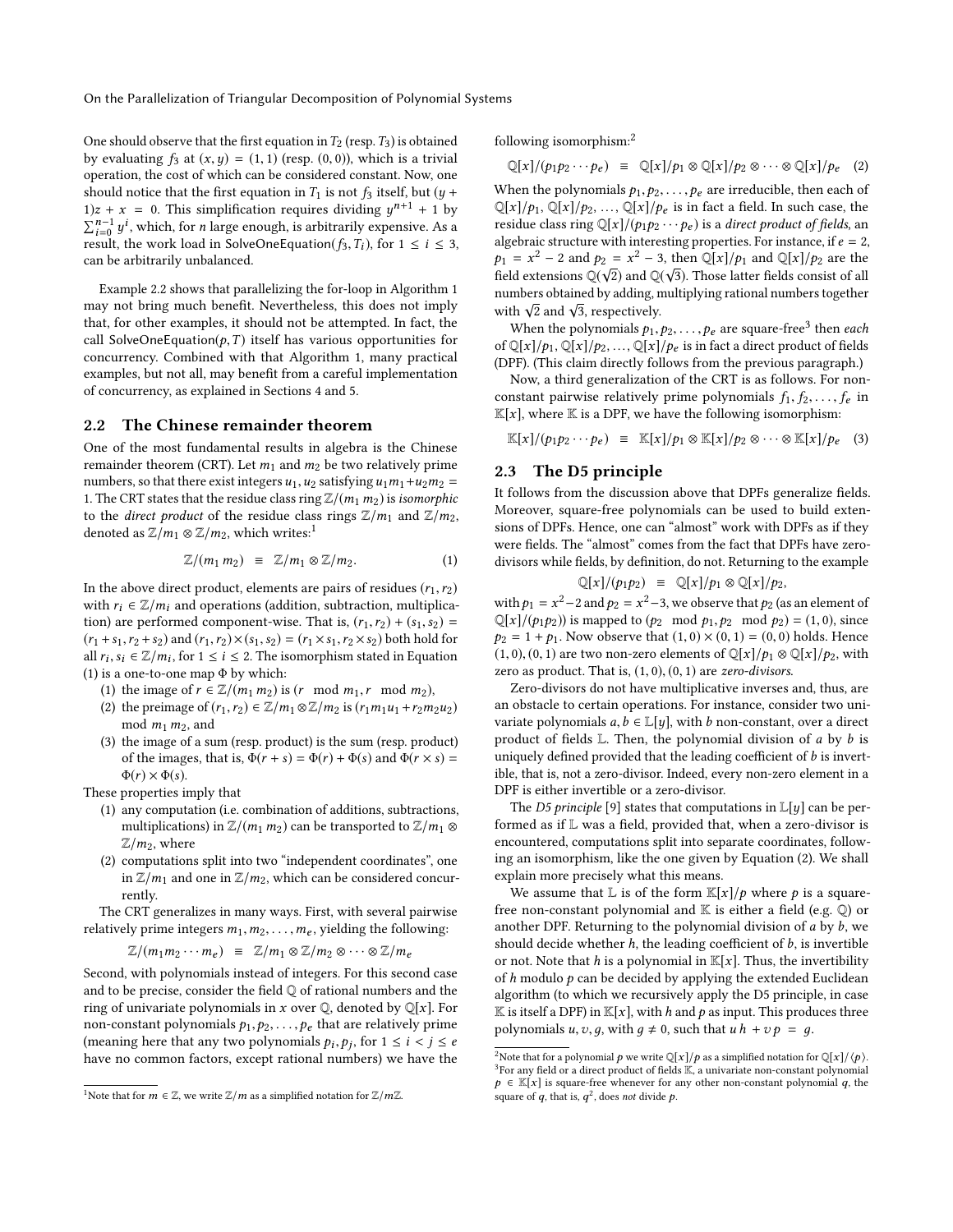First, assume that the leading coefficient of  $g$  is invertible in  $K$ . Then,  $q$  is a greatest common divisor (GCD) of  $h$  and  $p$ . Two cases arise:

- (1) if q is a constant of  $K$  (that is, q has degree zero as a polynomial in K[x]) then  $ug^{-1}h \equiv 1 \mod p$  holds and we have<br>proved that h is invertible. proved that  $h$  is invertible;
- (2) if  $g$  is not constant (that is,  $g$  has a positive degree in  $x$ ) then, since  $p$  is square-free resulting in  $q$  and  $p/q$  being relatively prime, CRT gives us,

$$
\mathbb{L} \equiv \mathbb{K}[x]/g \otimes \mathbb{K}[x]/\frac{p}{a},
$$

 $\mathbb{L} \equiv \mathbb{K}[x]/g \otimes \mathbb{K}[x]/\frac{p}{g}$ ,<br>It follows that either *h* is invertible or computations split. In the latter case, computations resume independently on each coordinate.

Second, assume that the leading coefficient of  $q$  is not invertible in  $K$ . Then, reasoning by induction, the DPF  $K$  can be replaced by a direct product so that, here again, computations are performed independently on each coordinate.

## <span id="page-3-0"></span>3 THE TRIANGULARIZE ALGORITHM

The Triangularize algorithm is a procedure for solving systems of polynomial equations incrementally. Hence, it follows the algorithmic pattern discussed in Section [2.1.](#page-1-4) The Triangularize algorithm was first proposed in [\[18\]](#page-9-11) and substantially improved in [\[6\]](#page-9-12). An extension to systems of polynomial equations and inequalities is presented in [\[13\]](#page-9-13).

The components produced by the Triangularize algorithm are called quasi-components: they are represented by families of polynomials with remarkable properties called regular chains. We refer to [\[6\]](#page-9-12) for a formal presentation, while Section [3.1](#page-3-2) describes only the properties relevant to the concurrent execution of Triangularize.

#### <span id="page-3-2"></span>3.1 Regular chains

Let L be a direct product of fields (DPF) as defined in Section [2.3.](#page-2-0) Thus, L is of the form  $\mathbb{K}[x]/p$  where p is a square-free non-constant polynomial and K is either a field (e.g. Q) or another DPF.

If follows that any DPF L can be given by a sequence of multivariate polynomials  $T = p_1(x_1), p_2(x_1, x_2), \ldots, p_n(x_1, x_2, \ldots, x_n)$ with coefficients in a field  $\mathbb{L}_0$ , such that, for  $1 \le i \le n$ , we have:

- (1)  $p_i$  is a square-free non-constant polynomial in  $\mathbb{L}_{i-1}[x_i]$ ,<br>(2) the leading coefficient h, of n, is regular with respect to  $\mathbb{L}$
- (2) the leading coefficient  $h_i$  of  $p_i$  is regular with respect to  $\mathbb{L}_{i-1}$ , i.e. invertible in  $\mathbb{I}_{i}$ , and i.e. invertible in  $\mathbb{L}_{i-1},$  and
- (3)  $\mathbb{L}_i := \mathbb{L}_{i-1}[x_i]/p_i$  and  $\mathbb{L}_n = \mathbb{L}$ .

Two cases are of practical importance. First, if  $\mathbb{L}_0 = \mathbb{Q}$ , then any point  $(z_1, z_2, \ldots, z_n)$  with complex number coordinates satisfying

$$
p_1(z_1) = p_2(z_1, z_2) = \cdots = p_n(z_1, z_2, \ldots, z_n) = 0,
$$

is called a *solution* of T; the set of those solutions is denoted by  $V(T)$ : this is a finite set and T is called *zero-dimensional*. Second  $V(T)$ : this is a finite set and T is called zero-dimensional. Second, if  $\mathbb{L}_0$  is a field of rational functions<sup>[4](#page-3-3)</sup> with variables  $t_1, \ldots, t_d$ , then<br>any point  $(t_1, \ldots, t_d, z_1, \ldots, z_d)$  with complex number coordinates any point  $(t_1, \ldots, t_d, z_1, \ldots, z_n)$  with complex number coordinates estisfying for  $1 \le i \le n$ . satisfying for  $1\leq i\leq n$ :

$$
p_i(t_1,...,t_d,z_1,...,z_i) = 0
$$
 and  $h_i(t_1,...,t_d,z_1,...,z_{i-1}) \neq 0$ ,

is called a *solution* of T; the set of those solutions is denoted by  $W(T)$  and called a *quasi-component* this set has *dimension* d. In  $W(T)$  and called a *quasi-component*: this set has *dimension d*. In either case, the sequence  $T$  of polynomials is called a *regular chain*.

#### 3.2 The main procedure and its core routines

Algorithm [2](#page-3-1) states the top-level procedure of the Triangularize algorithm. Let us denote by  $f_1, f_2, \ldots, f_m$  the polynomials in F and by  $x_1, x_2, \ldots, x_n$  their variables. Clearly, computations are essentially done by the core routine Intersect, which corresponds to the SolveOneEquation routine from Algorithm [1;](#page-1-1) naturally, Triangularize itself corresponds to SolveSystemIncrementally. For a polynomial  $p \in \mathbb{Q}[x_1, x_2, \ldots, x_n]$  and a regular chain T given by polynomials from  $\mathbb{Q}[x_1, x_2, \ldots, x_n]$ , the function call Intersect $(p, T)$  returns regular chains  $T_1, T_2, \ldots, T_e$  so that the union  $W(T_1) \cup W(T_2) \cup \cdots \cup$  $W(T_e)$  is an approximation<sup>[5](#page-3-4)</sup> of the intersection  $W(T) \cap V(p)$ . This approximation is, in fact, very sharp and this is why Triangularize $(F)$ is capable of producing regular chains such that the union of their zero sets is exactly equal to the zero set of  $F$ , denoted  $V(F)$ .

<span id="page-3-1"></span>

| <b>Algorithm 2:</b> Triangularize $(F)$                             |
|---------------------------------------------------------------------|
| <b>Input:</b> a finite set of polynomials $F$                       |
| <b>Output:</b> a set of regular chains such that the union of their |
| zero sets is $V(F)$                                                 |
| <b>if</b> $ F  == 0$ then return $[\{\}]$ ;                         |
| Choose a polynomial $p \in F$ ;                                     |
| <b>for</b> T in Triangularize( $F \setminus \{p\}$ ) <b>do</b>      |
| <b>yield</b> Intersect( $p$ , $T$ );                                |

During the execution of Intersect $(p, T)$ , two mechanisms lead computations to split into different cases:

- (1) case distinctions of the form "either  $a = 0$  or  $a \neq 0$ ", where a is a polynomial by which one wants to divide another polynomial, like in  $ax = b$  when solving for x.
- (2) Case distinctions resulting from the application of the D5 principle, as described in Section [2.3.](#page-2-0)

Case distinctions of this latter type are generated by Regularize, a core routine of Triangularize. Figure [1,](#page-3-5) taken from [\[6\]](#page-9-12), displays the "depends on" graph of the main routines of Triangularize.

<span id="page-3-5"></span>

Figure 1: The flow graph of the Triangularize algorithm.

#### <span id="page-3-6"></span>3.3 Removal of the redundant components

As we have seen with Examples [2.1](#page-1-2) and [2.2,](#page-1-3) computing Intersect( $p, T$ ) often leads to case distinctions of the form: either  $a = 0$  or  $a \neq 0$ . Those are likely to produce components that are redundant, while not being incorrect. Here's a trivial example. Consider  $F := \{f_1, f_2\}$ 

<span id="page-3-3"></span><sup>&</sup>lt;sup>4</sup>A rational function is a fraction of two polynomials, for instance  $\frac{2t}{1+t^2}$ .

<span id="page-3-4"></span><sup>&</sup>lt;sup>5</sup>To be precise, if  $\overline{W(T)}$  is the topological closure of  $W(T)$ , in the sense of the Zariski topology, then  $W(T) \cap V(p) \subset W(T_1) \cup W(T_2) \cup \cdots \cup W(T_e) \subset \overline{W(T)} \cap V(p)$ .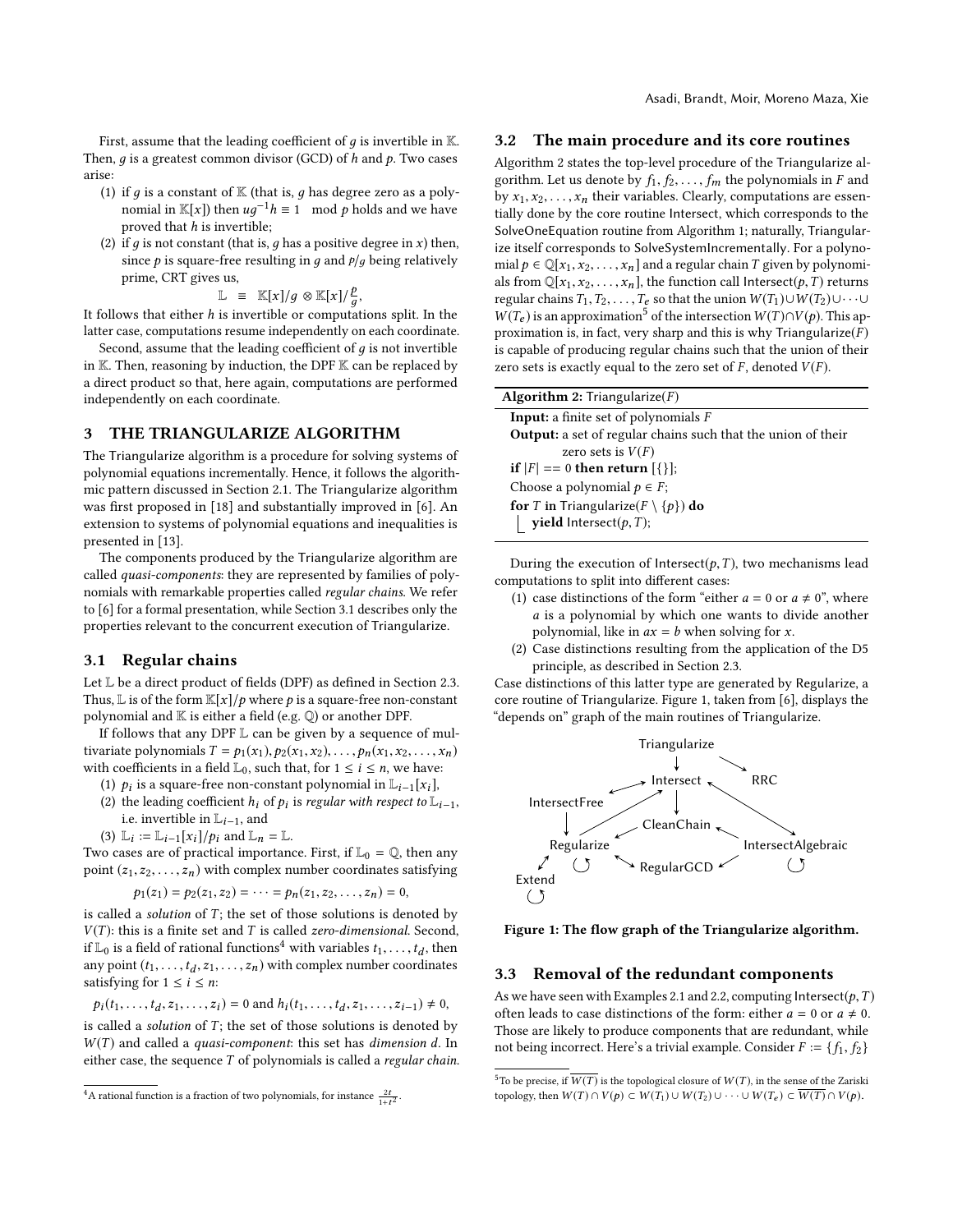with  $f_1$  :  $yx + y = 0$  and  $f_2$  :  $y = 0$ . Intersect( $f_1, \emptyset$ ) yields two regular chains  $T_1, T_2$  with  $T_1 : y = 0$  and  $T_2 : x + 1 = 0$ . Then, Intersect( $f_2, T_1$ ) yields  $T_1$  itself while Intersect( $f_2, T_2$ ) yields  $T_3$ , with  $T_3$ :  $x + 1 = 0$ ,  $y = 0$ . Clearly,  $T_3$  is a special case of  $T_1$ , that is, we have  $W(T_3) \subseteq W(T_1)$  and  $T_3$  is redundant.

Precisely, letting  $T_1, T_2, \ldots, T_e$  be the output regular chains of Triangularize(*F*) in Algorithm [2,](#page-3-1) regular chain  $T_i$  is *redundant* when:<br> $\mathbf{W}(T) = \mathbf{W}(T) \cup \mathbf{W}(T) \cup \mathbf{W}(T)$  $W(T_i) \subseteq W(T_1) \cup \cdots \cup W(T_{i-1}) \cup W(T_{i+1}) \cup \cdots \cup W(T_e).$ 

There exist criteria and algorithmic procedures for testing whether a regular chain is redundant or not. However, applying those criteria and procedures can be very computationally expensive. As a result, one should carefully consider when to attempt performing those computations. Two strategies are meaningful here:

barrier: test for redundant components on every output returned by a call to Triangularize, including recursive calls; barrier-free: test for redundant components only on the final output returned by Triangularize $(F)$ .

With the barrier strategy, all calls of the form Intersect( $f_i$ ,  $T$ ) and complete before starting to execute the calls of the form must complete before starting to execute the calls of the form Intersect( $\hat{f}_{i+1}, T'$ ), for  $1 \le i \le m$ , where  $F := \{f_1, f_2, \ldots, f_m\}$  is the input of Triangularize. For this reason, this strategy computes the input of Triangularize. For this reason, this strategy computes the solution level-by-level, hence we call it Level in subsequent sections. With the barrier-free approach, particularly when using parallelization, some calls of the form Intersect( $f_{i+1}, T'$ ) may be<br>executed before completing all calls of the form Intersect( $f, T'$ ) Executed before completing all calls of the form Intersect( $f_i, T'$ ).<br>We call this method *Bubble* in subsequent sections because it allows we call this method *Bubble* in subsequent sections because it allows components to "bubble up" to higher levels of the recursion in Triangularize. Section [4](#page-4-0) considers the parallelization and implementation details of these two strategies and redundant component removal.

## 3.4 Computing generic solutions

Another major feature of the Triangularize algorithm leads to different strategies and should be carefully considered towards performance in both serial and concurrent execution. This feature deals with the "scope" of the solution set. To be precise, it is possible to limit the computations of Triangularize to the so-called generic solutions. [6](#page-4-1) We refer again to [\[6\]](#page-9-12) for a formal presentation and we shall simply use an illustrative example here. Consider the input system F with the unique equation  $ax = b$  with the intention of solving for x. Triangularize(F) returns two regular chains  $T_1 : ax = b$  and  $T_2$ :  $a = 0, b = 0$ . The first one encodes all solutions for which  $a \neq 0$ holds. "Generically" (say, by randomly picking a value of a) we have  $a \neq 0$ . Hence  $T_1$  encodes all generic solutions while  $T_2$  correspond to the non-generic ones, also called degenerate solutions.

The Triangularize algorithm can be executed in two modes, the names of which are from mathematicians who have studied strategies corresponding to those modes:

Kalkbrener: non-generic solutions are likely not computed, Lazard-Wu: all solutions (generic or not) are computed.

The former mode is derived from the latter by a tree pruning technique. To clarify this, we can understand the Triangularize algorithm to be performing a breadth-first search (BFS) of a tree of

intersections of polynomials and regular chains. See Figure [2](#page-4-2) for an example of this. The Lazard-Wu decomposition finds all paths of the tree that yield solutions of the input system. The Kalkbrener decomposition, however, cuts off branches of the tree for which the height of a regular chain, i.e., the number of polynomials in the chain, exceeds a certain bound.<sup>[7](#page-4-3)</sup> In this way, paths of the tree that exceed the height bound are "pruned". In the analogy to BFS, Kalkbrener decomposition is similar to Dijkstra's algorithm for finding optimal paths (where height is analogous to edge weight). For polynomial systems that are computationally expensive to solve, it is often the case that the Kalkbrener mode can use much less computing resources (CPU time, memory) than the Lazard-Wu mode.

<span id="page-4-2"></span>

Figure 2: A tree of components from the splitting of computations through the TriangularizeLevel algorithm run on a system of 2 polynomials in 2 variables. The label on each node represents the component's dimension while the grid lines indicate the time at which each level was complete.

# <span id="page-4-0"></span>4 EXPLOITING CONCURRENCY IN TRIANGULAR DECOMPOSITION

The Triangularize algorithm is highly complex, both in time-complexity and in conceptual complexity. This can seen from the flow graph in Figure [1](#page-3-5) above. While all of the subroutines are greatly important to the algorithm we do not detail them here; for a more complete description see [\[6\]](#page-9-12). Here we illustrate how Triangularize and its subroutines hold opportunities for parallelism from an algorithmic point of view.

We begin in Section [4.1](#page-4-4) by discussing the concurrency paradigms applicable to the Triangularize algorithm. The parallelization of the removal of redundant components and the Triangularize algorithm itself are then discussed in Sections [4.2](#page-5-0) and [4.3,](#page-5-1) respectively.

# <span id="page-4-4"></span>4.1 The fork-join model, generators, and the producer-consumer pattern

There are many patterns common to parallel processing, algorithms, and programming; fork-join, map-reduce, and the stencil pattern are notable. Fork-join is an idiomatic pattern for parallel processing at the heart of many concurrency platforms such as Cilk, OpenMP, and Intel Threading Building Blocks (TBB) [\[15\]](#page-9-14).

<span id="page-4-1"></span><sup>&</sup>lt;sup>6</sup>Denoting by  $T_1, T_2, \ldots, T_e$  the output regular chains of Triangularize(F) in Algo-rithm [2,](#page-3-1) a regular chain  $T_i$  is *generic* whenever we have:  $W(T_i) \nsubseteq \overline{W(T_1)} \cup \cdots \cup \overline{W(T_n)}$  $\overline{W(T_{i-1})} \cup \overline{W(T_{i+1})} \cup \cdots \cup \overline{W(T_e)}$ .

<span id="page-4-3"></span><sup>&</sup>lt;sup>7</sup>Specifically, this bound is given by the number  $m$  of input polynomials in  $F$ . That the height of chains can be used to prune branches follows from an application of Krull's height of chains can be used to prune branches follows from an application of Krull's height theorem (see [\[6\]](#page-9-12), for details).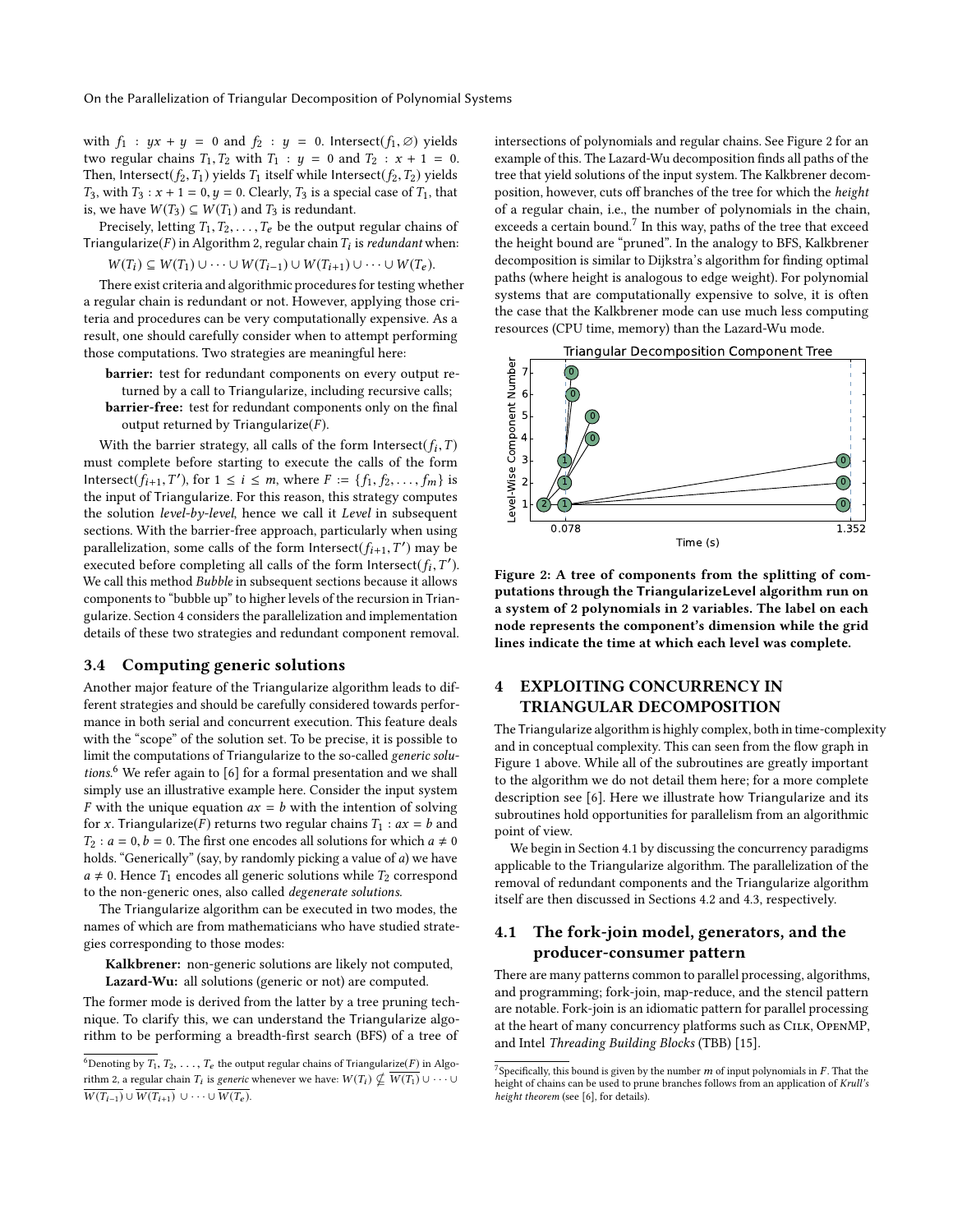The ubiquitous divide-and-conquer (DnC) algorithm design readily admits itself to parallelism using the fork-join model. Briefly, the fork divides work—and the program control flow—into multiple independent streams, each run in parallel, and then joins those streams at a synchronization point, before proceeding again serially. DnC, with its multiple recursive calls, lends itself to the fork-join model where the recursive calls can be forked and done in parallel.

Another common pattern in parallel processing—although rarely labelled directly as such—is generators. Indeed, generators are a more general term from computer programming to mean simply a special routine which can yield a sequence of values one a time rather than as a complete list. Consider the more common (in parallel processing) producer-consumer pattern [\[15\]](#page-9-14); in truth, this can be thought of as an asynchronous generator where yields in the generator are instead the producer pushing data to the shared queue. By implementing generators in a producer-consumer scheme concurrency is easy to achieve where both the generator (producer), and the caller to the generator (consumer), may run concurrently.

The next two sections detail our use of the fork-join model and these asynchronous generators to exploit possible parallelism.

#### <span id="page-5-0"></span>4.2 Removing redundant components

To remove redundant components efficiently, we must address two issues: how to efficiently determine single inclusions,  $W(T_i) \subseteq W(T_i)$ ; and how to efficiently remove redundant components from  $W(T_i)$ ; and how to efficiently remove redundant components from a large set. Both these issues are addressed in [\[20\]](#page-9-15). The first issue is addressed by using a heuristic algorithm for the inclusion test IsNotIncluded, which is very effective (removes most redundant components) in practice [see [20,](#page-9-15) pp. 166–169]. The large numbers of comparisons from a large set are handled efficiently by structuring the computation as a divide-and-conquer algorithm.

Given a set  $\mathcal{T} = \{T_1, \ldots, T_e\}$  of regular chains, Algorithm [3,](#page-5-2) RemoveRedundantComponents( $\mathcal T$ ), abbreviated RRC( $\mathcal T$ ), removes redundant chains by dividing  $\mathcal T$  into two subsets of approximately equal size and recursively calling RRC on these subsets to produce two irredunant sets of chains. These recursive calls are computed in parallel using the fork-join pattern. A second routine MergeIrredundantLists is then called, which, as the recursion unwinds, merges these sets into a single irredundant set. The base case of this recursion is a set of size 1, where no redundancies are possible.

The routine MergeIrredundantLists, given as Algorithm [4,](#page-5-3) works by first removing all chains from  $\mathcal{T}_1$  that are included in some chain of  $\mathcal{T}_2$  to produce a (possibly) smaller list  $\mathcal{T}'_1$ . Then, all chains in  $\mathcal{T}_2$  that are contained in  $\mathcal{T}'_1$  are removed. Removal in each direction is accomplished by two nested loops, with the actual inclusion test performed by another routine IsNotIncluded( $T_1, T_2$ ), which returns true is  $T_1$  is definitely not included in  $T_2$  and false otherwise (inclusion does hold or inclusion relation cannot be determined).

Each for loop in MergeIrredudantSets is embarrassingly parallel, since each comparison test is independent. Hence, we make the outer for loop a parallel\_for to take advantage of this. Though one could also parallelize the inner for loop, we find the amount of work at this lower level does not warrant the overhead of parallelism.

<span id="page-5-2"></span>

| <b>Algorithm 3:</b> RemoveRedundantComponents( $\mathcal{T}$ )                                              |
|-------------------------------------------------------------------------------------------------------------|
| <b>Input:</b> a finite list $\mathcal{T} = [T_1, \ldots, T_e]$ of regular chains                            |
| <b>Output:</b> a list $\mathcal{T}'$ of regular chains                                                      |
| if $e == 1$ then return [T <sub>1</sub> ];                                                                  |
| $\ell = [e/2];$                                                                                             |
| $\mathcal{T}_{\leq \ell} = [T_1, \ldots, T_{\ell}]; \mathcal{T}_{> \ell} = [T_{\ell+1}, \ldots, T_{\ell}];$ |
| spawn $\mathcal{T}_1$ = RemoveRedundantComponents( $\mathcal{T}_{\leq r}$ );                                |
| $\mathcal{T}_2$ = RemoveRedundantComponents( $\mathcal{T}_{\geq \ell}$ );                                   |
| sync;                                                                                                       |
| $\mathcal{T}'$ = MergelrredundantLists( $\mathcal{T}_1$ , $\mathcal{T}_1$ );                                |
| return $\mathcal{T}'$ :                                                                                     |

<span id="page-5-3"></span>

| <b>Algorithm 4:</b> MergelrredundantLists( $\mathcal{T}_1, \mathcal{T}_2$ )          |
|--------------------------------------------------------------------------------------|
| <b>Input:</b> two finite lists $\mathcal{T}_1$ and $\mathcal{T}_2$ of regular chains |
| <b>Output:</b> a list of regular chains                                              |
| $\mathcal{T}_1' = [$ ; $\mathcal{T}_2' = [$ ;                                        |

 $v_1 = 1$ ,  $v_2 = 1$ ,<br>parallel\_for  $T_2$  in  $T_2$  do<br>the  $T_2$  in  $T_2$  do for  $T_1$  in  $T_1$  do **if** lsNotIncluded( $T_1, T_2$ ) **then**  $T_1'$  +=  $T_1$ ; parallel\_for  $T'_1$  in  $T'_1$  do for  $T_2$  in  $T_2$  do **if** IsNotIncluded( $T_2, T'_1$ ) **then**  $T'_2$ <sup>+</sup> +=  $T_2$ ; return  $\mathcal{T}_2$ ';

Algorithm 5: TriangularizeBubble(F)

<span id="page-5-4"></span>Input: a finite set of polynomials F Output: a set of regular chains such that the union of their zero sets is  $V(F)$  $\mathcal{T} = [$  ]; for T in Triangularize $(F)$  do  $\uparrow \tau$  += T; return RemoveRedundantComponents( $\mathcal{T}$ );

**Algorithm 6:** TriangularizeLevel( $F$ )

<span id="page-5-5"></span>**Input:** a finite set of polynomials  $F = \{f_1, \ldots, f_m\}$ Output: a set of regular chains such that the union of their zero sets is  $V(F)$  $\mathcal{T} = [\{\}]$ ; for  $i = 1...m$  do  $e = |\mathcal{T}|$ ;  $\mathcal{T}' = [$  ];  $\textbf{parallel\_for} \ i = 1..e \ \textbf{do} \ \bigcup_{i} \mathcal{T}' = \text{Interest}(f_i, \mathcal{T}[i]);$ RemoveRedundantComponents $(T', \mathcal{T})$ ; return  $\mathcal{T}$ ;

#### <span id="page-5-1"></span>4.3 Triangularize: Bubble vs. Level

We saw in Section [3.3](#page-3-6) that the decision of when to remove redundant components gives rise to two different versions of the Triangularize algorithm. We now discuss these algorithmic variants in more detail and describe their opportunities for concurrent computations.

The barrier-free Bubble strategy, given as Algorithm [5,](#page-5-4) puts off the removal of redundant components until after the top level call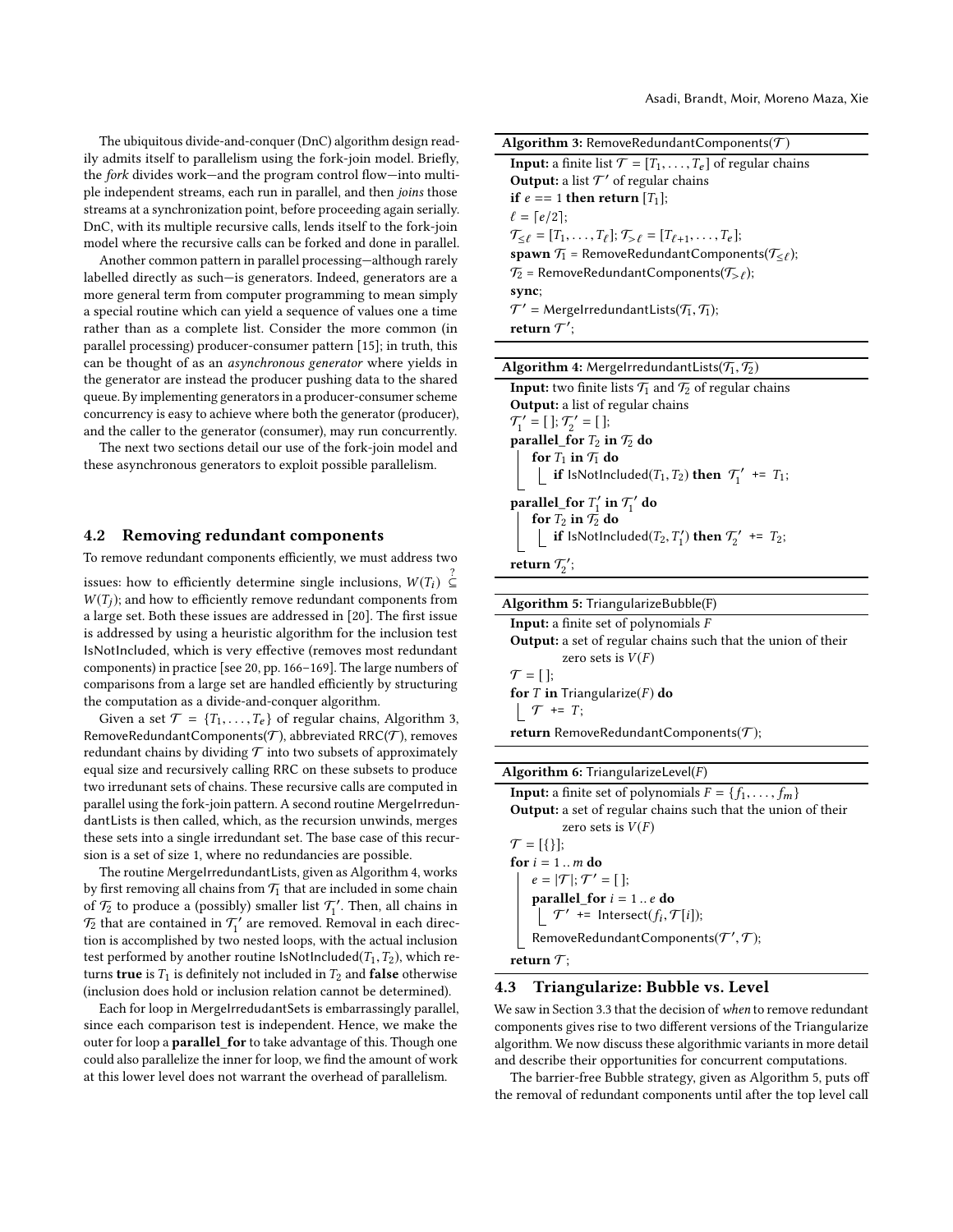On the Parallelization of Triangular Decomposition of Polynomial Systems

to Intersect in Algorithm [2](#page-3-1) has returned. The advantage of this approach for concurrency is that using asynchronous generators allows Intersect to yield components to the next higher level of Triangularize in the recursion stack, and thus allowing subsequent Intersect tasks to be run as early as possible. We only call RRC when the top level call to Triangularize has returned all components.

The barrier-using Level strategy, on the other hand, recognizes opportunities for speed-up by avoiding the repetition of expensive computations that redundant components can cause. The algorithm, given as Algorithm [6,](#page-5-5) takes advantage of the fact that the solution can be computed incrementally, intersecting one polynomial at a time with the components of the previous solution, and removes redundancies after each round of intersections. This is a barrier strategy because there is an enforced synchronization point at the end of each recursive call to Triangularize in Algorithm [2.](#page-3-1) Algorithm [6](#page-5-5) realizes this by converting the recursion to an iteration.

The opportunities for concurrent computing are different in this case, tracing to the fact that each intersection of a polynomial and a component is independent. Accordingly, Algorithm [6](#page-5-5) uses a parallel for to execute the Intersect calls in parallel.

Both of these concurrency techniques describe our so-called "coarse-grained" parallelism. However, there is also the possibility for "fine-grained" parallelism in the subroutines of Intersect. As computations split within the subroutines, namely by Regularize (see Figure [1\)](#page-3-5), each subroutine must pass data (i.e. components) as lists, essentially creating arbitrary synchronization points as the list accumulates. Much like the Bubble strategy, asynchronous generators and the producer-consumer scheme can be used to stream or pipe data between subroutines, allowing data to flow throughout the subroutines, and back to the Triangularize algorithm as quickly as possible in support of further coarse-grained parallelism.

#### <span id="page-6-0"></span>5 IMPLEMENTATION

Our triangular decomposition algorithms are implemented in the Basic Polynomial Algebra Subprograms (BPAS) library [\[4\]](#page-9-16). The BPAS library is a free and open-source library for high performance polynomial operations including arithmetic, real root isolation, and now, polynomial system solving. The library is mainly written in C for performance, with a C++ wrapper interface for portability, object-oriented programming, and end-user usability. Parallelism is already employed in BPAS in its implementations of real root isolation [\[7\]](#page-9-17), dense polynomial arithmetic [\[5\]](#page-9-18), and FFT-based arithmetic for prime fields [\[8\]](#page-9-19). These implementations make use of the CILK extension of  $C/C++$  for parallelism.

Our implementation of triangular decompositions follows that of [\[6\]](#page-9-12) and of the RegularChains package of MAPLE. However, where the RegularChains package is written in the MAPLE scripting language, our implementation is written mainly in C, like many of our operations, so that we may finely control memory, data structures, and cache complexity to obtain better performance on modern computer architectures.

The parallelism exploited within our triangular decomposition algorithm (see Sections [4.2](#page-5-0) and [4.3,](#page-5-1) and Algorithms [3,](#page-5-2) [4,](#page-5-3) [5,](#page-5-4) and [6\)](#page-5-5) is realized by a mix of CILK and  $C++11$  threads. The divideand-conquer approach of RRC is easily parallelized directly using cilk\_spawn and cilk\_sync to implement the fork-join pattern. As for MergeIrredundantLists, the nested iteration over both lists is embarrassingly parallel. We parallelize the outer loop with a simple cilk\_for loop. Thanks to the efficient heuristic algorithm implementing IsNotIncluded, the inner loop presents little work to justify the overhead of parallelism.

Although it would be natural to use a cilk\_for loop to implement the parallel\_for in TriangularizeLevel (Algorithm [6\)](#page-5-5), we noticed that a cilk\_for loop did not allow for a grain size of 1, i.e., to allow one thread per loop iteration. Hence, for this coarse-grained parallelism we instead manually spawn  $|\mathcal{T}|$  – 1 threads, which each call Intersect on one component, while the main thread makes the final call to Intersect. For the coarse-grained parallelism of TriangularizeBubble (Algorithm [5\)](#page-5-4), as well as the fine-grained parallelism used in both variations, we make use of custom asynchronous generators to implement an asynchronous producer-consumer pattern.

# <span id="page-6-3"></span>5.1 Asynchronous generators in C++11

3

7

10

14

5

Our implementation of asynchronous generators (AsyncGenerator) makes use of the standard  $C+11$  thread support library to achieve an asynchronous producer-consumer pattern. This library includes std::thread—a wrapper of pthread on linux—and synchronization primitives like mutex and condition variables. We also make use of the standard C++11 function object library which attempts to make functions first-class objects in C++.

```
1 template <class Object >
       2 class AsyncGenerator {
 4 /* Create a generator from a function call . */
5 template <class Function , class ... Args >
       6 AsyncGenerator ( Function & & f, Args & &... args );
       /* Add a new object to the generator.
       virtual void generateObject (Object& obj) = 0;
11 /* Finalize the AsyncGenerator by declaring it has<br>12 finished generating all possible objects. */finished generating all possible objects.
13 virtual void setComplete () = 0;
15 /* Obtain the next generated Object , returning by reference .
16 returns false iff no more objects were available . */
17 virtual bool getNextObject (Object& obj) = 0;
       18 };
```
Listing 1: The **AsyncGenerator** interface which implements an asynchronous producer-consumer pattern.

```
void Regularize ( Poly & p, RC& T, AsyncGen <Poly, RC > & gen) {
2 /* ... */
3 gen. generateObject ( next );
4 }
     void IntersectFree (Poly& p, RC& T, AsyncGen<RC>& gen)
     AsyncGen<Poly, RC> regularRes (Regularize, p.initial (), T);
     Poly, RC next;
     while (regularRes.getNextObject(next)) { /* ... */ }
     \mathcal{L}
```


Listing [1](#page-6-1) shows the simple interface of AsyncGenerator which is shared by both producer and consumer; it is templated by the Object to pass from producer to consumer. The general usage pattern of the AsyncGenerator is as follows:

(1) the consumer constructs an AsyncGenerator using a function, and its arguments, to execute (the producer);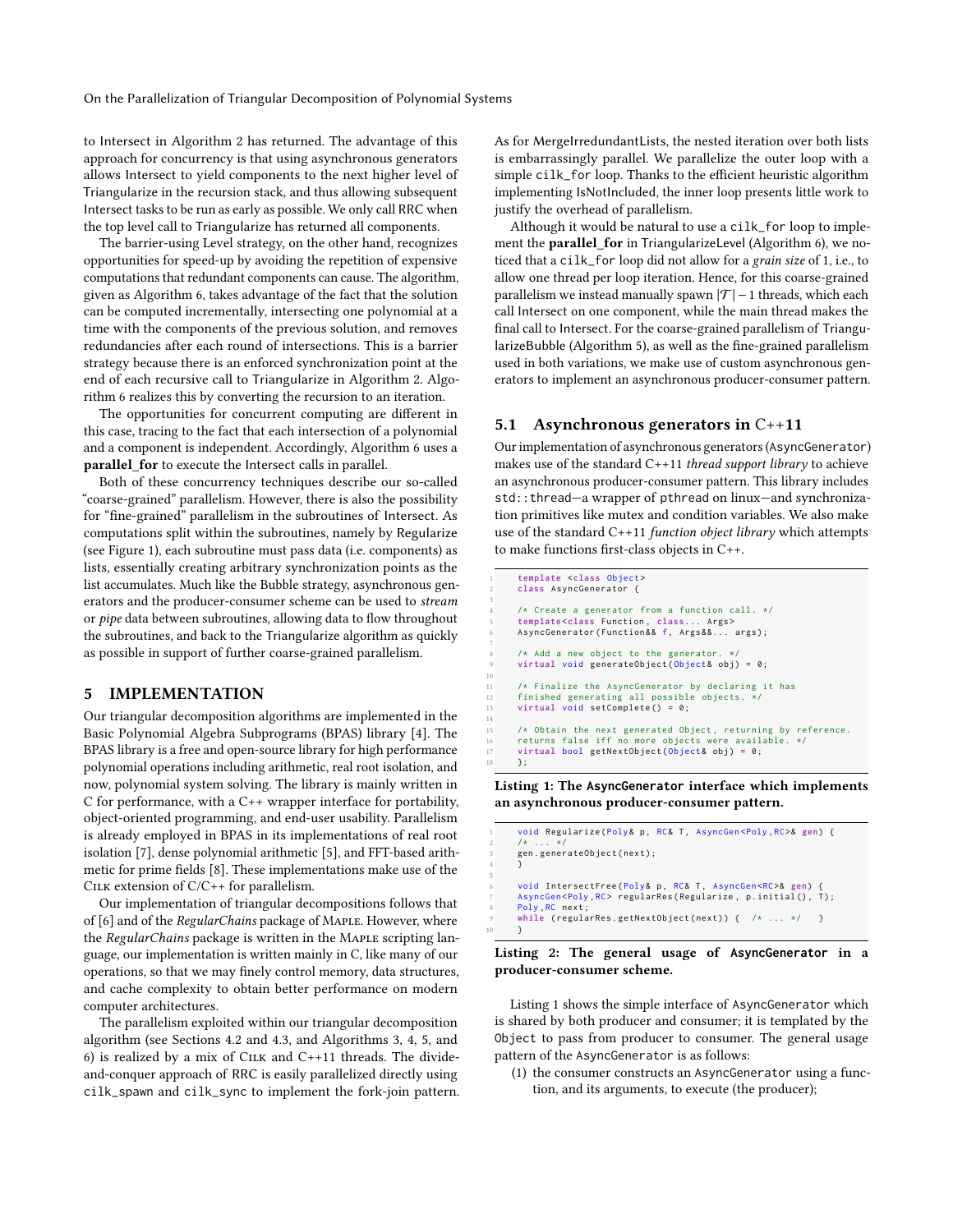- (2) the AsyncGenerator, on construction, inserts itself into the function arguments;
- (3) the AsyncGenerator (possibly) spawns a thread on which to call the function;
- (4) the producer function produces output via its parameter AsyncGenerator and its generateObject method;
- (5) the consumer function uses the getNextObject method to consume objects.

The pseudo-code in Listing [2](#page-6-2) shows this usage pattern in a producerconsumer scheme between IntersectFree and Regularize. Note that, since we wish to stream data between every subroutine of Triangularize, every subroutine is both a producer and a consumer.

We say that an AsyncGenerator may only possibly spawn a new thread due to some run-time optimizations. Where AsyncGenerator is used for the coarse-grained parallelism of TriangularizeBubble it always spawns a new thread to achieve good task-level parallelism. However, due to the highly recursive nature of Triangularize's subroutines (see Figure [1\)](#page-3-5) it would be unwise to always spawn a new thread. Hence, for the subroutines we use a static thread pool of FunctionExecutorThreads, rather than spawning new threads. These threads are initialized before the algorithm and run an event loop, waiting for functions to be passed to them to be executed.

The AsyncGenerator is flexible to the thread pool's shared usage in that it will call the function on the current thread if the pool is ever empty. This avoids shifting data to different threads for method calls which are deep in the call stacks, but does so at higher levels of the recursion where the pool is not yet empty and the parallelism is coarser. Despite this optimization, we still notice that the overhead of generators can sometimes negatively affect performance, particularly in the case of TriangularizeLevel. We discuss such performance aspects in the next section.

# <span id="page-7-0"></span>6 EXPERIMENTATION & DISCUSSION

We test the various configurations of our implementation by considering a suite of approximately 3000 real-world polynomial systems provided by MapleSoft. Many of the examples lack opportunities for parallelism as computations never split during their solving. We have therefore selected a subset of 340 systems which are either common examples from the literature, or show potential for parallelism based on computations splitting. The experiments were run on a node with 2x6-core Intel Xeon X5650 processors at 2.67GHz with 32KB L1 data ache, 256KB L2 cache, 12288KB L3 cache, and 48 GB of DDR3 RAM at 1333MHz.

We tested the selected systems on 12 different configurations: (Level vs. Bubble algorithm)  $\times$  (Lazard-Wu vs. Kalkbrener decomposition)  $\times$  (serial (S), coarse-grained (C) or coarse- and fine-grained (C+F) parallelism). We call one of serial, coarse-grained, or coarseand fine-grained, the parallel configuration. See Section [4.3](#page-5-1) for details on the specifics of each type of parallelism.

Consider first the serial performance of the Level and Bubble algorithms for both Lazard-Wu (Table [1a\)](#page-8-1) and Kalkbrener (Table [1b\)](#page-8-1) decomposition, to highlight their algorithmic differences. Recall from Section [3](#page-3-0) that Level prevails over Bubble in systems with many redundant components, while Kalkbrener decomposition can be much faster than Lazard-Wu decomposition when deep levels of recursion are avoided. These tables show that in some examples, such as John5, the Kalkbrener times can be dramatically faster thanks to avoiding expensive, deep recursive calls. We can also see in systems Reif, Sys2161, and Sys2880, that the intermediate removal of redundant components provided by the Level algorithm dramatically improves performance. The systems 8-3-config-Li and Sys3258 show an interesting variant of this; Lazard-Wu decomposition sees a significant benefit from removing intermediate redundant components (i.e. Level), but this does not occur in the Kalkbrener decomposition where redundant components, and even whole branches, can be avoided thanks to the height bound.

The remaining table, Table [2,](#page-8-2) and the histogram plots in Figure [3](#page-9-20) illustrate patterns in the 340 examples examined. Specifically, Table [2](#page-8-2) shows a count of how many systems were solved most quickly in a particular parallel configuration, depending on the variant of the Triangularize algorithm and decomposition method used. The histograms show the number of systems as a function of speed-up factor and runtime for a particular variant of the Triangularize algorithm, decomposition method and parallel configuration (the best overall parallel configuration of the three is shown).

Briefly, we see that TriangularizeBubble admits more parallelism than TriangularizeLevel and that solving in the Kalkbrener sense is more receptive to our parallelization. That is to say, they benefit more often from the parallelism, in particular, from the addition of fine-grained. Both of these can be seen from an upward shift of the density in the plots and the counts presented in Table [2](#page-8-2) (Bubble to Level, left-to-right, and Lazard-Wu to Kalkbrener up-to-down). We also see that TriangularizeLevel has fewer slow-downs overall. We attribute this to the lack of overhead and contention caused by the fine-grained parallelism, as we now explain.

# 6.1 Parallel Performance: Bubble vs. Level

The level-wise computation of TriangularizeLevel presents challenges for parallelism as it creates several synchronization points when it intermittently calls RemoveRedundantComponents. This is an important optimization to the triangular decomposition algorithm (as we have already seen from the systems Reif, Sys2161, and Sys2880 in Table [1\)](#page-8-1) but is detrimental to parallelism, particularly where the coarse-grained parallelism (i.e. the branches of computation) is unbalanced at a particular level. Table [2](#page-8-2) shows that coarse-grained parallelism alone provides the best performance a majority of the time for the Level algorithm. By the multiple synchronizations required from the Level method, the benefit of components asynchronously bubbling up from the subroutines via generators has no benefit to coarse-grained parallelism. That being said, the use of generators may still help subroutines work in parallel, reducing the amount of time to compute, say, a single branch that dominates the running time at a particular level. Effectively, it is helping to load-balance the coarse-grained tasks. Where Kalkbrener decompositions can be naturally more balanced, due to their avoidance of deep recursive calls, we see from Table [2](#page-8-2) finegrained parallelism helps coarse-grained parallelism only 22% of the time. Meanwhile, for Lazard-Wu decompositions, fine-grained parallelism helps the computation 37% of the time.

TriangualarizeBubble, in contrast, lacks synchronization points. Further, the producer-consumer scheme between Intersect and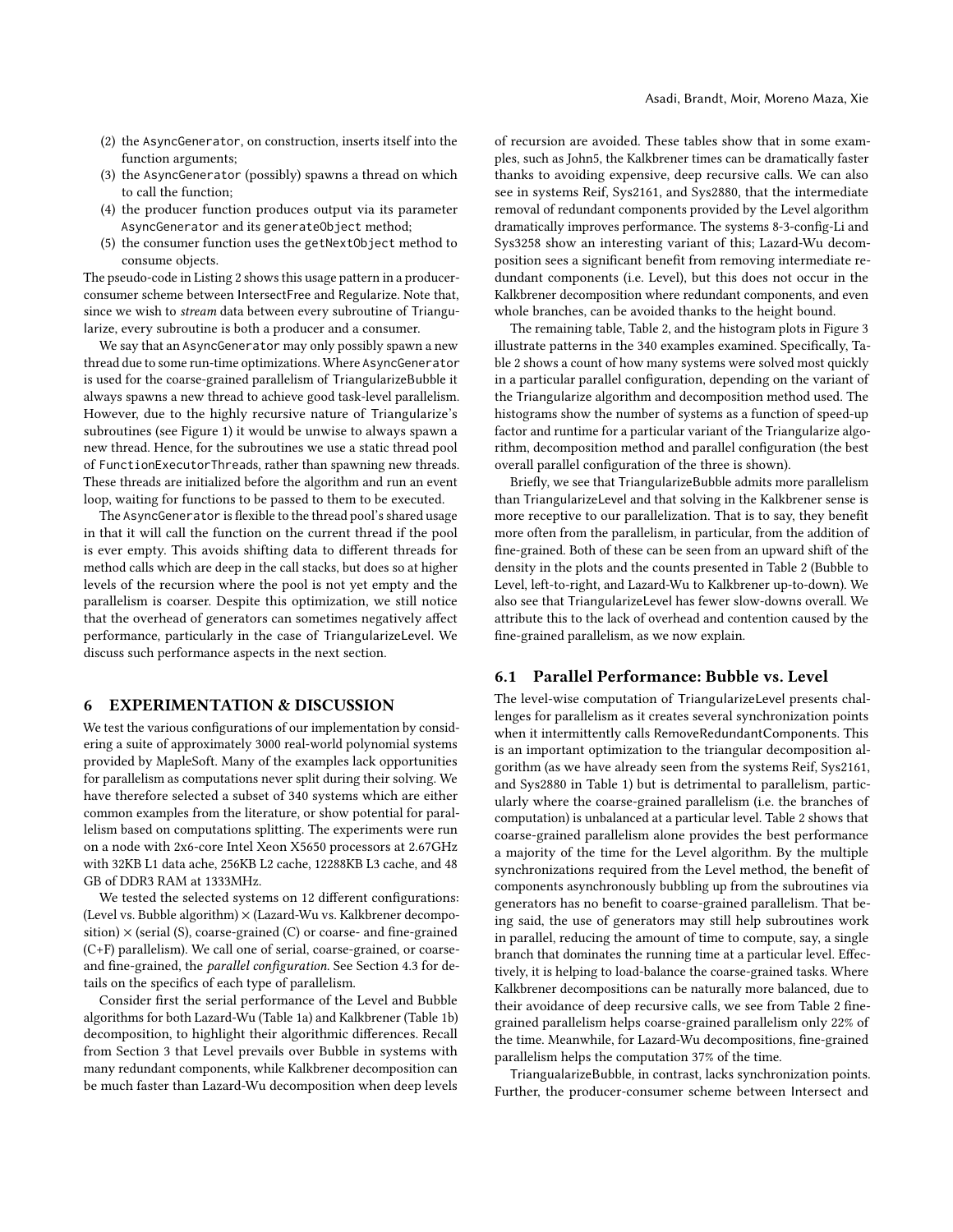<span id="page-8-1"></span>On the Parallelization of Triangular Decomposition of Polynomial Systems

|                    |         | Level |       | Bubble  |      |       |
|--------------------|---------|-------|-------|---------|------|-------|
| <b>System Name</b> | S. Time | C     | $C+F$ | Time    | C    | $C+F$ |
| 8-3-config-Li      | 39.267  | 1.78  | 1.79  | 43.256  | 1.35 | 1.35  |
| Hairer-2-BGK       | 13.763  | 2.24  | 2.27  | 13.481  | 1.75 | 1.73  |
| John5              | 69.622  | 1.08  | 1.08  | 68.222  | 1.05 | 1.04  |
| Lazard-ascm2001    | 17.247  | 1.56  | 1.51  | 18.212  | 1.23 | 1.23  |
| Liu-Lorenz         | 25.598  | 1.44  | 1.42  | 25.208  | 1.37 | 1.36  |
| Mehta <sub>2</sub> | 16.314  | 1.54  | 1.49  | 15.793  | 1.11 | 1.11  |
| Morgenstein        | 11.909  | 1.52  | 1.53  | 12.550  | 0.99 | 0.98  |
| Reif               | 74.327  | 2.42  | 2.44  | 346.986 | 3.19 | 3.18  |
| Xia                | 8.110   | 1.3   | 1.31  | 8.177   | 1.1  | 1.1   |
| Sys2161            | 6.737   | 2.03  | 2.0   | 26.266  | 3.41 | 3.54  |
| Sys2880            | 12.036  | 2.01  | 1.96  | 77.805  | 2.72 | 2.72  |
| Sys3054            | 13.684  | 2.21  | 2.25  | 13.622  | 1.75 | 1.78  |
| Sys3064            | 17.140  | 1.55  | 1.59  | 18.072  | 1.21 | 1.21  |
| Sys3068            | 25.985  | 1.5   | 1.46  | 25.206  | 1.31 | 1.36  |
| Sys3073            | 11.952  | 1.53  | 1.54  | 12.552  | 0.99 | 0.98  |
| Sys3170            | 8.149   | 1.3   | 1.27  | 8.171   | 1.08 | 1.08  |
| Sys3185            | 16.852  | 1.67  | 1.7   | 15.932  | 1.11 | 1.11  |
| Sys3238            | 13.697  | 2.23  | 2.25  | 13.545  | 1.76 | 1.77  |
| Sys3258            | 38.806  | 1.44  | 1.5   | 45.062  | 1.19 | 1.19  |
| Sys3306            | 17.239  | 1.57  | 1.56  | 18.149  | 1.22 | 1.21  |
| (a) Lazard-Wu      |         |       |       |         |      |       |

|                    | Level   |      |       |         |      | <b>Bubble</b> |  |  |  |
|--------------------|---------|------|-------|---------|------|---------------|--|--|--|
| <b>System Name</b> | S. Time | C    | $C+F$ | Time    | C    | $C+F$         |  |  |  |
| 8-3-config-Li      | 24.323  | 1.49 | 1.49  | 24.153  | 1.06 | 1.39          |  |  |  |
| Hairer-2-BGK       | 13.539  | 2.24 | 2.22  | 13.408  | 1.39 | 1.78          |  |  |  |
| John5              | 8.112   | 1.02 | 1.04  | 8.138   | 0.88 | 0.99          |  |  |  |
| Lazard-ascm2001    | 9.295   | 1.52 | 1.66  | 9.967   | 0.92 | 1.27          |  |  |  |
| Liu-Lorenz         | 25.120  | 1.4  | 1.46  | 25.239  | 1.25 | 1.37          |  |  |  |
| Mehta <sub>2</sub> | 11.123  | 1.76 | 1.71  | 11.522  | 0.95 | 1.19          |  |  |  |
| Morgenstein        | 5.989   | 1.27 | 1.34  | 6.083   | 0.8  | 0.99          |  |  |  |
| Reif               | 74.261  | 2.41 | 2.43  | 346.306 | 3.05 | 3.18          |  |  |  |
| <b>Xia</b>         | 3.834   | 1.06 | 1.14  | 3.878   | 0.85 | 0.98          |  |  |  |
| Sys2161            | 6.714   | 2.01 | 2.09  | 26.213  | 3.35 | 3.49          |  |  |  |
| Sys2880            | 12.124  | 1.96 | 2.08  | 77.800  | 2.49 | 2.69          |  |  |  |
| Sys3054            | 13.568  | 2.25 | 2.28  | 13.510  | 1.38 | 1.77          |  |  |  |
| Sys3064            | 9.295   | 1.66 | 1.66  | 9.997   | 0.94 | 1.17          |  |  |  |
| Sys3068            | 25.723  | 1.13 | 1.45  | 25.331  | 1.28 | 1.08          |  |  |  |
| Sys3073            | 5.946   | 1.26 | 1.38  | 6.115   | 0.83 | 0.99          |  |  |  |
| Sys3170            | 3.836   | 1.06 | 1.12  | 3.898   | 0.82 | 0.99          |  |  |  |
| Sys3185            | 11.246  | 1.8  | 1.81  | 11.471  | 0.93 | 1.19          |  |  |  |
| Sys3238            | 13.531  | 2.23 | 2.2   | 13.459  | 1.36 | 1.77          |  |  |  |
| Sys3258            | 13.071  | 1.4  | 1.43  | 13.753  | 0.93 | 1.13          |  |  |  |
| Sys3306            | 9.316   | 1.67 | 1.7   | 9.964   | 0.95 | 1.17          |  |  |  |
| (b) Kalkbrener     |         |      |       |         |      |               |  |  |  |

<span id="page-8-2"></span>Table 1: Some non-trivial examples solved in either the Lazard-Wu or Kalkbrener sense, with their serial runtime and speed-up factors for different parallel configurations.

|             |       | <b>Bubble</b> | Level |
|-------------|-------|---------------|-------|
| $Lazard-Wu$ | S     | 10            |       |
|             | C     | 181           | 211   |
|             | $C+F$ | 149           | 122   |
| Kalkbrener  | S     | 15            |       |
|             | C     | 3             | 260   |
|             | $C+F$ | 323           | 73    |

Table 2: For each configuration of Lazard-Wu/Kalkbrener and Bubble/Level, the number of systems which are solved fastest by each parallel configuration.

Triangularize (i.e. the coarse-grained parallelism) aligns directly with the producer-consumer scheme of the underlying subroutines (i.e. generators, the fine-grained parallelism). One could say that flow of data in the low-level routines allows components to "bubble up" to Triangularize earlier than they normally could, promoting further coarse-grained parallelism. Hence, the bubble method is generally more admissible to parallelization.

Considering all of this, there is no clear best configuration for solving problems in general. The experimental data presented here bears the same information. We can, however, observe some trends. From Table [2](#page-8-2) we see that, for Bubble, C+F is the clear winner for Kalkbrener decompositions. Lazard-Wu decompositions see mixed results using this algorithm. For Lazard-Wu decompositions it is more likely that computations will proceed to deeper levels of recursion, which can, in some instances, consume all threads available in the thread pool (see Section [5.1\)](#page-6-3) and can cause other (coarsegrained) branches to effectively be serial in their calls to subroutines. Thus, in the cases where deep recursion does not occur, the computation can indeed benefit from the fine-grained parallelism to start a different—and hopefully intensive—computation as early as

possible. In contrast, the tree-pruning nature of Kalkbrener decompositions make them less likely to reach deep levels of recursion and thus see a better benefit from the subroutine generators.

# <span id="page-8-0"></span>7 CONCLUSIONS AND FUTURE WORK

Triangular decomposition of polynomial systems presents an interesting challenge to parallel processing. The algorithm's ability to work concurrently does not depend on the algorithm itself but rather on the problem instance. Despite this we have presented two different parallel algorithms for triangular decomposition which are adaptive to the geometry of the problem currently being solved.

The Bubble algorithm admits the best parallelism, where coarseand fine-grained parallelism via asynchronous generators work together for further task parallelism. However, this method can be hindered by redundant components. The Level algorithm fixes the issue with redundant components but is hindered by decreased parallelism via multiple synchronization points. In either case, finegrained parallelism is only so effective. Likely, data movement between threads is a limiting factor; polynomials, and thus regular chains, can be very large objects, particularly due to the expression swell common in many symbolic computations.

Despite these limitations we have performed parallel triangular decompositions on hundreds of real-world systems and have obtained speed-up factors up to 8 on a 12-core machine. In the future we hope to build on this success. We hope to devise a scheme which intermittently removes redundant components but does so without requiring synchronization; a mixture of both Level and Bubble. This method would likely follow a dynamic tree-pruning technique (beyond the pruning resulting from Kalkbrener decompositions). We also hope to determine better strategies for dynamically deciding between serial and asynchronous use of the low-level generators.